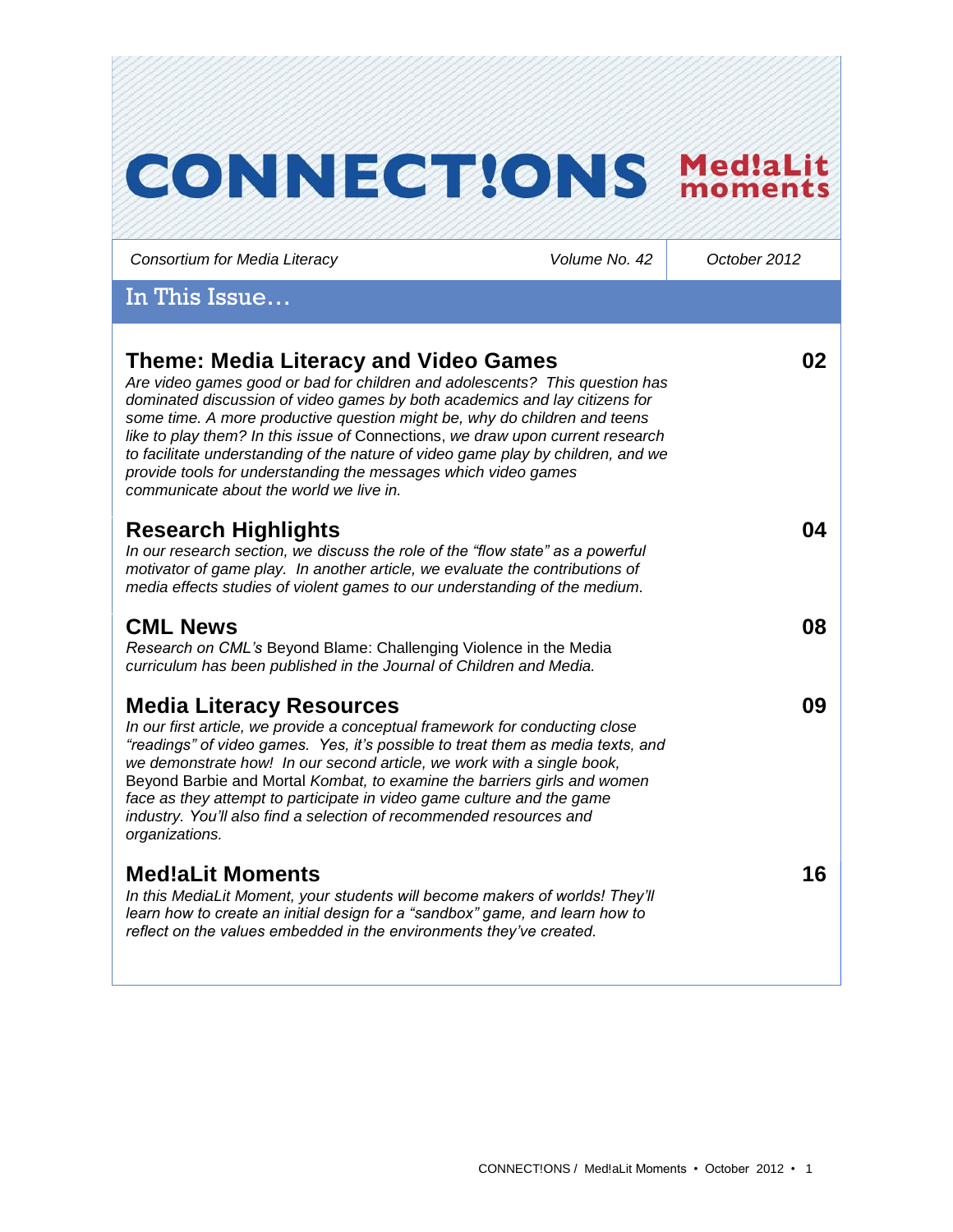# Theme: Media Literacy and Video Games

With the advent of each new media technology in the  $20<sup>th</sup>$  century, from radio to film to television, public discussion has focused on the perils and promise of each. Much the same discussion has been taking place with regard to the relatively young medium of video games. Public debate about them has been highly polarized, and sometimes less than mature. Eric Harris and Dylan Klebold, the Columbine High School students who murdered 12 students and a teacher in 1999, were avid players of the first-person-shooter game *Doom*, and when their game playing habits came to light, the potential of video games to turn players into sociopaths was debated in the halls of Congress. On the other hand, some of the most popular books on video games, such as Marc Prensky's *Don't Bother Me Mom—I'm Learning!*, Steven Johnson's *Everything Bad Is Good For You*, and James Gee's *What Video Games Have to Teach* argue that video games are revolutionary tools for learning.

What's missing from this debate is a focus on the experiences of game players themselves. Recently a fan of the video game website Penny Arcade sent us a link to a 2010 episode from the site's animated web-tv series "Extra Credits." The topic of the episode was video game addiction, and the script writer for the series, James Portnow, decided to abandon the animated format for a live-action, semi-scripted confession of his own experience with game compulsion during his high school years. At one point, Portnow essentially argues that his compulsion contained the seeds of his recovery. As he moved into his junior year in high school, he stopped playing *Everquest* and began working on college applications: "As fall rolled around, I spent all my *Everquest* hours writing and re-writing my entrance essays. I thought of getting into college as an *EQ* quest. All the skills that I'd thrown at the game, I found that life rewards you for using them. You have to apply them to the right things, and apply them as tenaciously as you did when you were playing." Is this a good example of skills transferred from one task and context to another? There's plenty of room for debate. But clearly he's reflected at length on his experience as a gamer, and identified both benefits and liabilities to playing.

In this expanded issue of *Connections*, we seek to broaden the discourse on video games and gaming culture. Because video games share many characteristics with film, it's easy for commentators to ignore the attributes which make video games unique. Literacy about the medium itself is needed, and we offer an introduction in our first research article. While psychological studies of the effects of video game violence do contribute to our understanding of video games, these essentially treat video games as a content-driven medium as well; so, in our second article, we argue for the importance of discussing students' motivations for play as well as their individual responses to game content.

Our centerpiece resource article for this issue demonstrates how the rules and mechanics of game play work together with game content to represent the world to game players, and we argue that training teachers and students to perform close readings of these persuasive media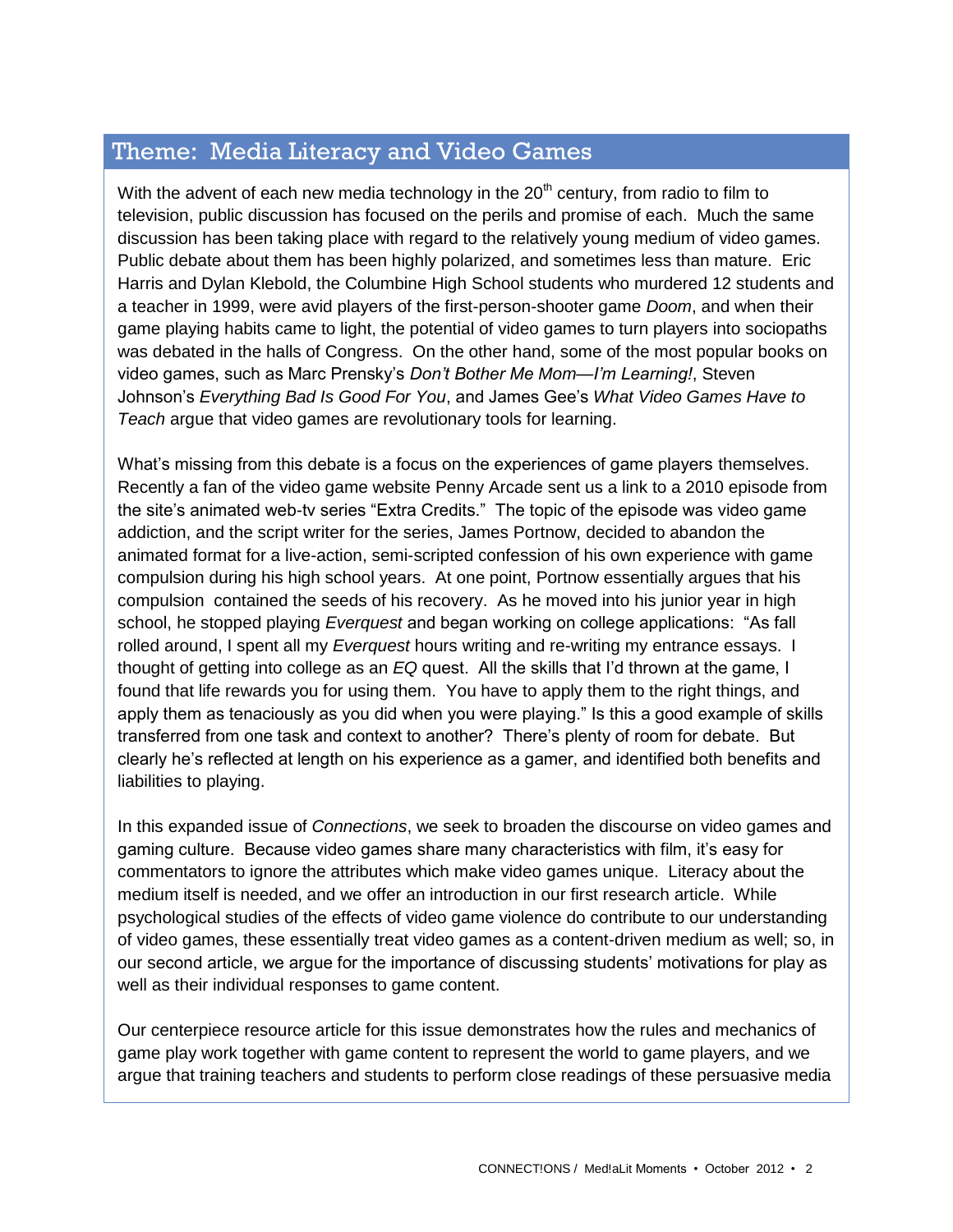"texts" represent a crucial step forward in media literacy education. In our second article, we focus on the book--*Beyond Barbie and Mortal Kombat: New Perspectives on Gender and Gaming*--to underscore how context is vital to media literacy education, as evidenced by the systematic constraints which women face when they attempt to participate in gaming culture and the games industry. We would be remiss to ignore the work available on the potential of games for social and educational change, so we comment on these in our list of references and other resources. And in the MediaLit Moment for this issue, your students will learn how to apply critical thinking skills to the task of designing their own games.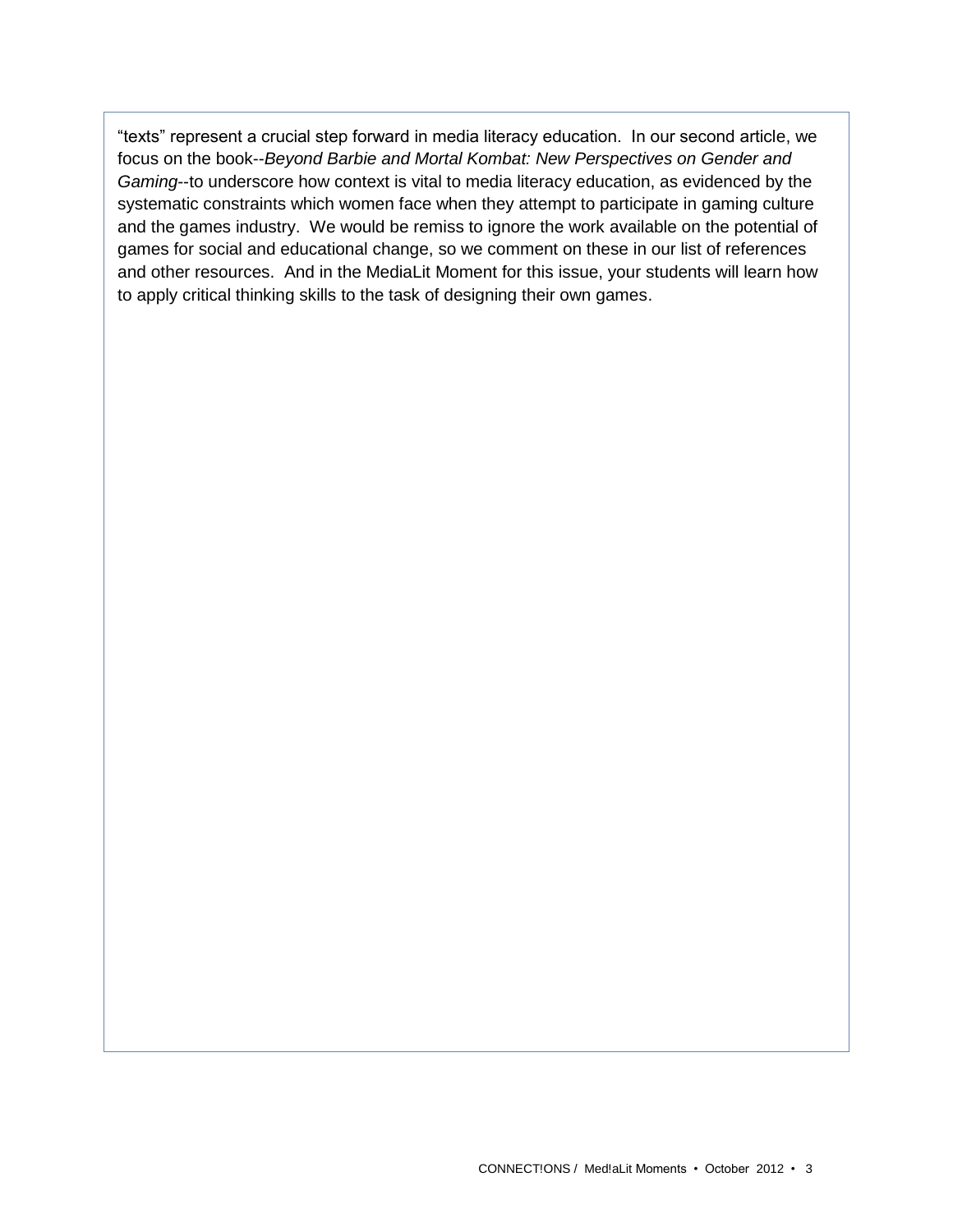# Research Highlights

### **Video Games 101**

What is the unique appeal of video games to players? Is it the immersive quality of game worlds? Is it the sense of participation in a grand narrative larger than oneself? Is it the sense of freedom that comes from the open-ended interactivity of games? In this essay, we focus on the game features, or "ludic" qualities, of video games. In many respects, it's the games in video games which are of greatest interest to parents and educators. Many will ask, why do children spend so much time playing games rather than focusing on homework? Stated most succinctly, games create powerful motivations for mastery. Jane McGonigal, in her 2011 book *Reality Is Broken: Why Games Make Us Better and How They Can Change the World*, gives a concise overview of the elements of game design in her opening chapters. Games of any kind are constituted by:

- $\bullet$  a goal the specific outcome which players will work to achieve
- rules which place limitations on how players can achieve the goal
- a feedback system which tells players how close they are to achieving the goal
- voluntary participation

The philosopher Bernard Suits once offered this definition of game play: "Playing a game is the voluntary attempt to overcome unnecessary obstacles" (qtd. in McGonigal, 22).

Playing a game is a voluntary form of work. Usually when we work, we do so to make a living, or to get ahead, or to meet social expectations. There are high stakes consequences for failure at work. McGonigal writes, "When we don't choose hard work for ourselves, it's usually not the right work, at the right time, for the right person. It's not perfectly customized for our strengths, we're not in control of the work flow, we don't have a clear picture of what we're contributing to, and we never see how it all pays off in the end" (29). These are also some of the primary reasons why McGonigal claims that "reality is broken"—the reason why so many people, many of them adults, are choosing the voluntary challenges and positive stress, or *eustress*, of games.

One task at which video games excel is calibrating the difficulty of the work which it assigns to players. As players improve their performance in the game, the game engine works to ensure that winning the game is possible for the player at the same time that it heightens the level of challenge. Not coincidentally, this is one important function of education. Students will eventually become disengaged if they encounter too much or too little challenge.

When the game is optimally calibrated to the their abilities, players may spend many hours in a state of "flow," a term coined by American psychologist Mihály Csíkszentmihályi (pronounced cheek-SENT-me-high) in his 1975 book *Beyond Boredom and Anxiety*. Flow is characterized by a satisfying, exhilarating feeling of creative accomplishment, and produces feelings of intense, optimistic engagement with the world. Csíkszentmihályi's research led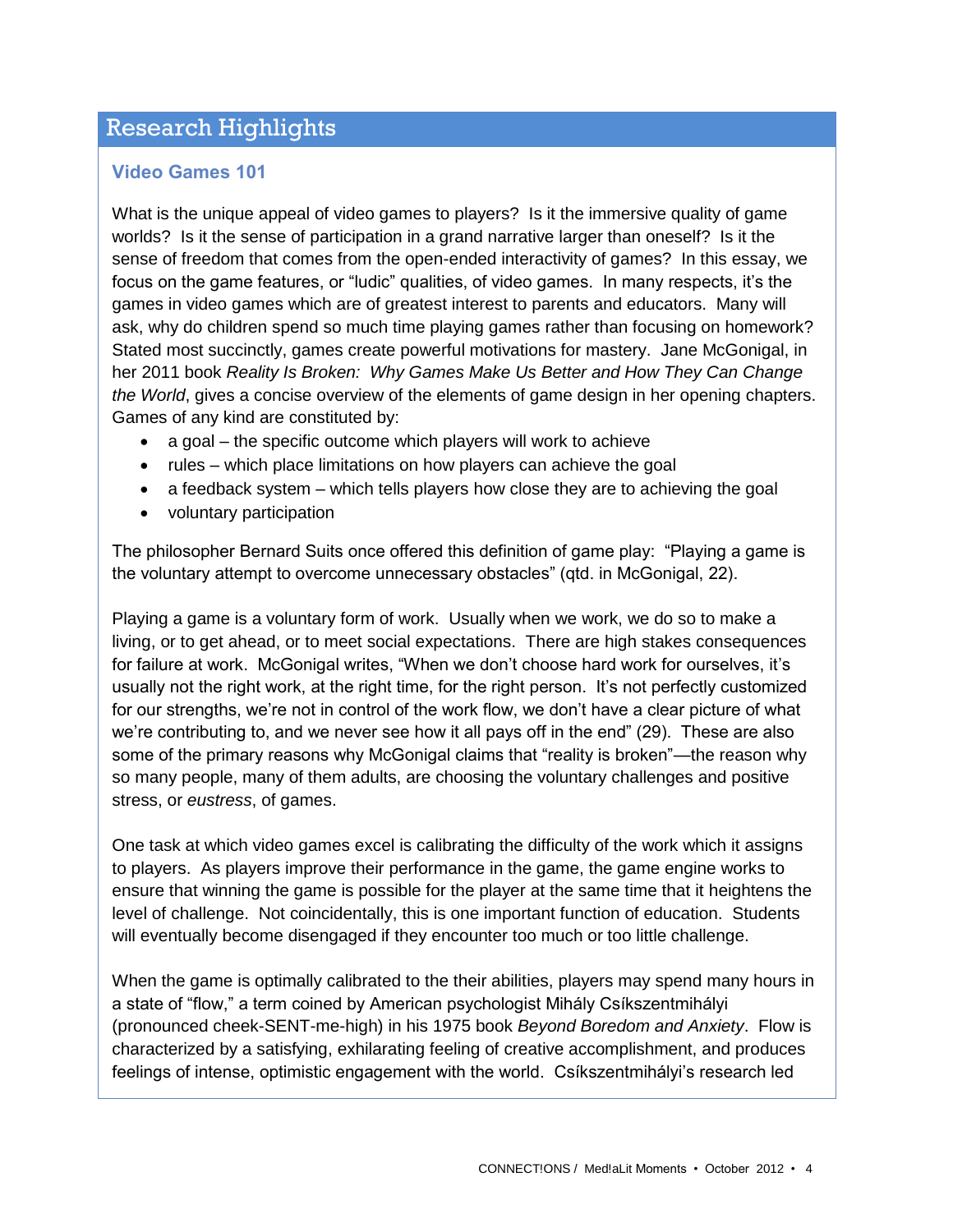him to argue that flow was most reliably and efficiently produced by the specific combination of self-chosen goals, personally customized obstacles and continuous feedback that make up the essential features of gameplay (McGonigal, 36).

To argue for the benefits of video games, McGonigal also appeals to the intrinsic rewards of game play. Work as employment provides the extrinsic rewards of money, material goods, status, or praise. People can quickly develop a 'tolerance' for extrinsic rewards and desire more of them. Game play promises long-term, pleasurable engagement which delivers intrinsic rewards such as: 1) satisfying work which involves a clear goal and actionable next steps 2) the experience, or hope, of being successful; 3) stronger social connectivity; and 4) a sense of contributing to something larger than oneself. McGonigal makes her best arguments for video game play as intrinsically rewarding through her explication of sample games, and perhaps the most compelling example given is *Super Monkey Ball 2*.

In this bowling-style game, players roll "monkey balls," transparent bowling balls with monkeys inside them, down crooked bowling lanes which are floating in space. When a gutter ball is thrown, the monkey rolls off the edge of the lane and whirls into space. In 2005, the Media, Interface, Network and Design (MIND) Lab in Helsinki, Finland invited 32 test subjects to play the game, collected physiological response data as they played the game, and compared the data against a log of key gameplay events. They found that players exhibited the most potent combination of positive emotions when they made a mistake and sent the monkey ball veering off the side of the lane. Through interviews, the researchers discovered that the animation of the flying monkey had functioned as a reward. It made players laugh. More importantly, it vividly demonstrated the players' ability to effect change within the game (also known as "agency"). The players hadn't failed passively, but spectacularly, and entertainingly. The combination of positive emotion and felt sense of agency made the players eager to try again. If they could send a monkey into outer space, then surely they could knock over a few bowling pins next time.

With motivating inducements such as these, is it any wonder why children and adolescents are attracted to playing video games? We suggest that parents and educators pay close attention to intrinsic rewards when they select games or plan and assign construction activities in the classroom. Intrinsic rewards can support gameplay with content which you may find trivial, or worse yet, offensive. Yet intrinsic rewards can also bring your children or students into a flow state as they play games which support important educational objectives.

### **Video Game Violence**

The troubling possibility that the violence in video games might increase violent behavior among children and adolescents has generated some of the most intense controversy about video games, and the great majority of psychological research on video games has focused on verifying and measuring these effects. In this article, we attempt to weigh the contribution which this research has made to our understanding of video games, and suggest ways in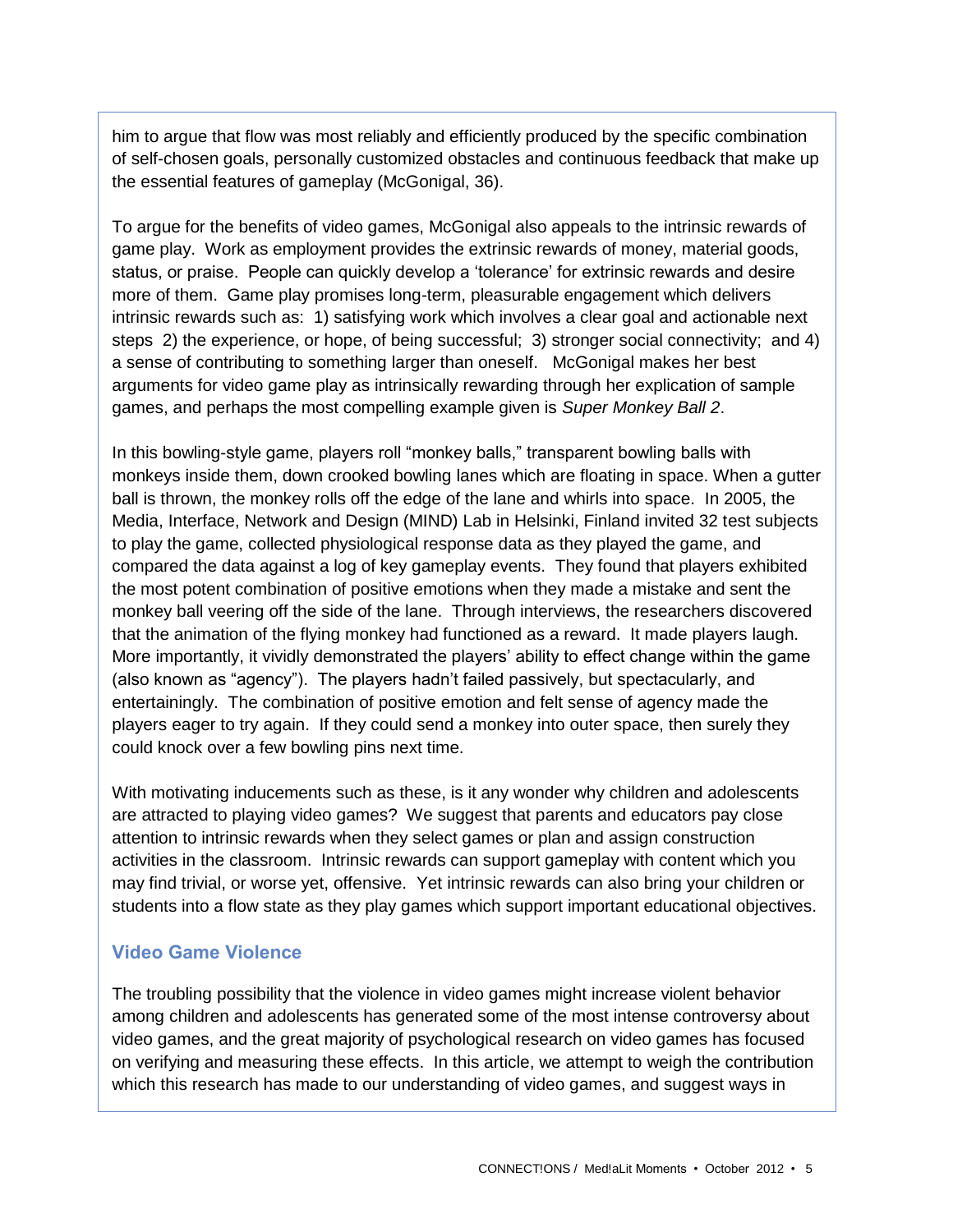which parents and teachers can approach such games.

Laboratory studies of the effects of violent video games have demonstrated short-term increases in aggressive thoughts and actions among test subjects. These effects generally persist for no more than a few hours. Many laboratory tests are highly artificial in their design. Does the length of time which a test subject blasts an air horn towards another test subject after playing a violent game really predict the likelihood of violent behavior in the world outside the laboratory? How does this performance "count" as an aggressive act? Furthermore, most subjects are playing the games by themselves, yet current ethnographic studies demonstrate that most game play is not solitary but social.

Of greater value are cross-sectional studies, often conducted in public schools, which use a number of survey and interview methods to investigate the relationships between use of violent games and behavior of students in and out of school. Many do show a significant correlation between playing violent games and aggressive behavior, anti-social behavior and poor academic performance. However, cross-sectional studies only document that students are playing these games and exhibiting these behaviors at the same time. They cannot establish whether video games cause such behaviors. It could be that children who exhibit problem behavior are attracted to them. Yet such studies can yield practical recommendations for further investigation. For example, a survey study of over 1,200 students at two middle schools in Pennsylvania and South Carolina found that most students who played games which had received M ("Mature") ratings tended to play non-violent games as well. The authors suggested that playing M-rated games exclusively could serve as a potential warning sign (Kutner and Olson, *Grand Theft Childhood*).

Studies of game play and subsequent behaviors over a longer period of time (i.e., longitudinal studies) could produce the most authoritative evidence of the effects of violent video games. A current search of academic literature yielded very few studies, with none longer than a year in duration. There is a clear need for development of this sub-field of media effects research.

The entire field of media violence research deserves scrutiny for its assessment of the magnitude of effects. Regression analyses performed in media violence studies often find a 1% to 9% "variance rate" for the aggressive behaviors under study (Kutner and Olson,76). In other words, the violent content contributes up to 9% of the increase of those behaviors documented in the study. Many will use an epidemiological model to affirm the significance of those effects. As Craig Anderson and colleagues write in their 2007 book *Violent Video Game Effects on Children and Adolescents: Theory, Research and Public Policy*, "When the effects accumulate across time, when large portions of the population are exposed to the risk factor, and when the consequences are severe, statistically small effects become much larger in both a statistical and a practical sense" (144).

In the epidemiological model, violent media content is treated as a kind of pathogen. Exposure results in relatively low rates of infection (increases in aggressive or violent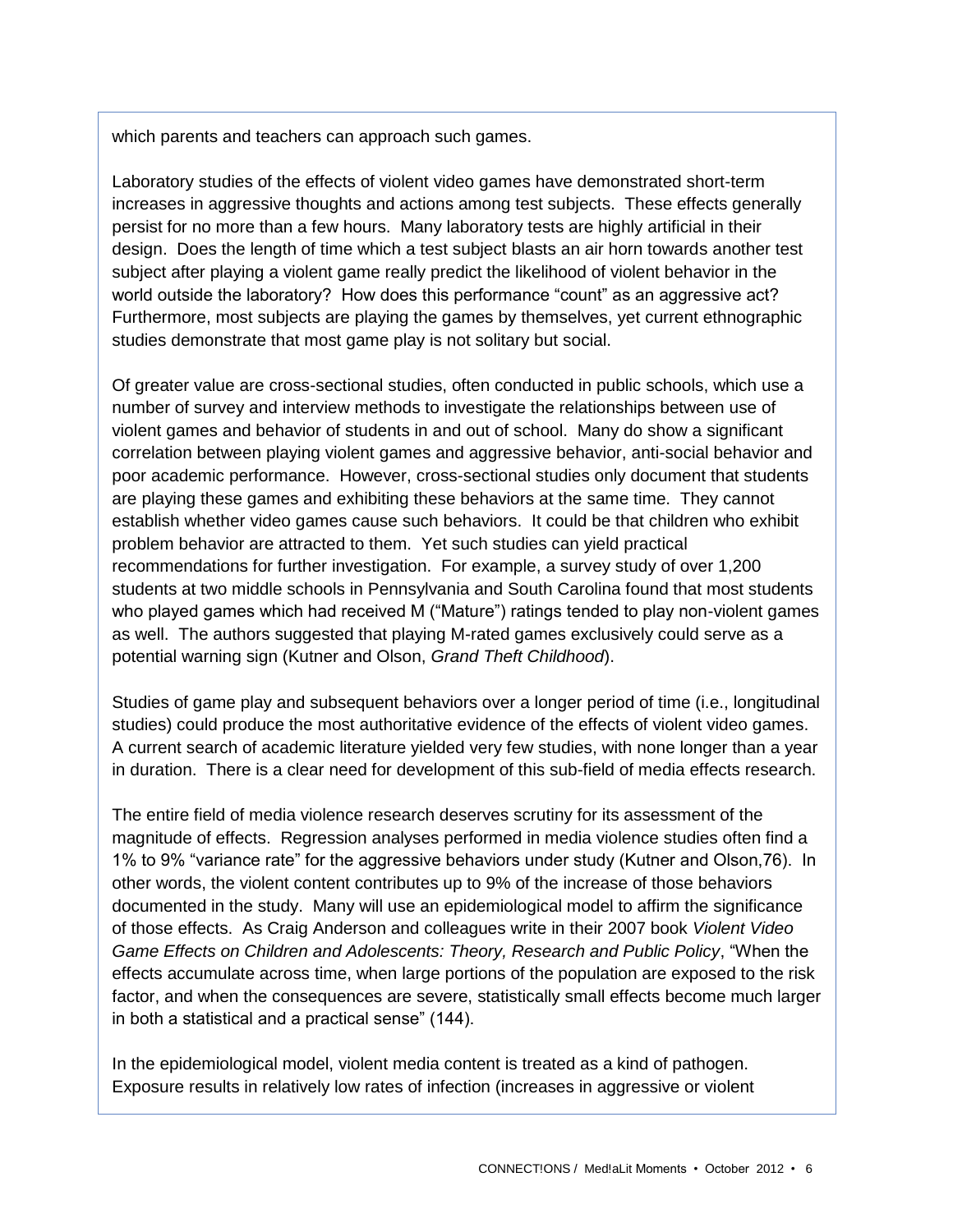behavior), but over time, the absolute number of infected individuals may increase substantially, if not exponentially. By contrast, consider what Kutner and Olson discovered when they surveyed male middle school students about their motivations for gameplay. 62% of boys played violent games "to help me relax," 48% of boys played because "it helps me forget my problems," and 45% because "it helps me get my anger out" (135). One may question whether the boys interviewed successfully managed their feelings of anger and frustration, but they weren't simply exposed to the content. They consciously engaged with it. They were media audiences who responded differently to the same media text. Kutner and Olson's study is also noteworthy for the simple fact that it surveyed students' motivations for gameplay. Most do not.

When Barry Joseph of Global Kids, Inc., a youth development organization in New York, observed one 12-year-old boy playing *Grand Theft Auto*, he was surprised to see that the boy was performing a bizarre subroutine within the game. He played a cabbie who ran over prospective fares, then waited for them to get up again and climb into his cab. As many readers may know, *Grand Theft Auto* is an M-rated game series which has stirred intense controversy for its depiction of violent criminal acts. Joseph asked, "Would you ever get in a taxi that ran you over?" The boy responded, "The A.I. is dumb" ("Why Johnny Can't Fly," 256). One could describe the boy's gameplay as an example of desensitization to the casual violence found within the game. But given his reference to the game engine (the "A.I."), it's likely that he was exploring—and exploiting--the game's mechanics more than anything else. General surveys of video gamers show that the desire to understand the working of game systems is a common motivation for play. It's also a motivation which has little to do with feelings or behaviors identified as pre-cursors to aggression.

All this has implications for practice. The epidemiological model of media effects has more or less been assumed in public debates about violent video games, and that assumption may easily lead parents and teachers to believe that one video game is anti-social and another pro-social, when, in reality, young players may be playing "different" games than adults think they are. We're not arguing that all gameplay is beneficial. Rather, any discussion of violent video games with children and adolescents should focus less on the content of the game and more on their own motivations for playing and their style of play. Let your students know what your values are (and for parents, what games you are willing to buy), but use their experience with the games as a touchstone for reflection, and as a resource for future action. And wherever possible, play games together with them as well.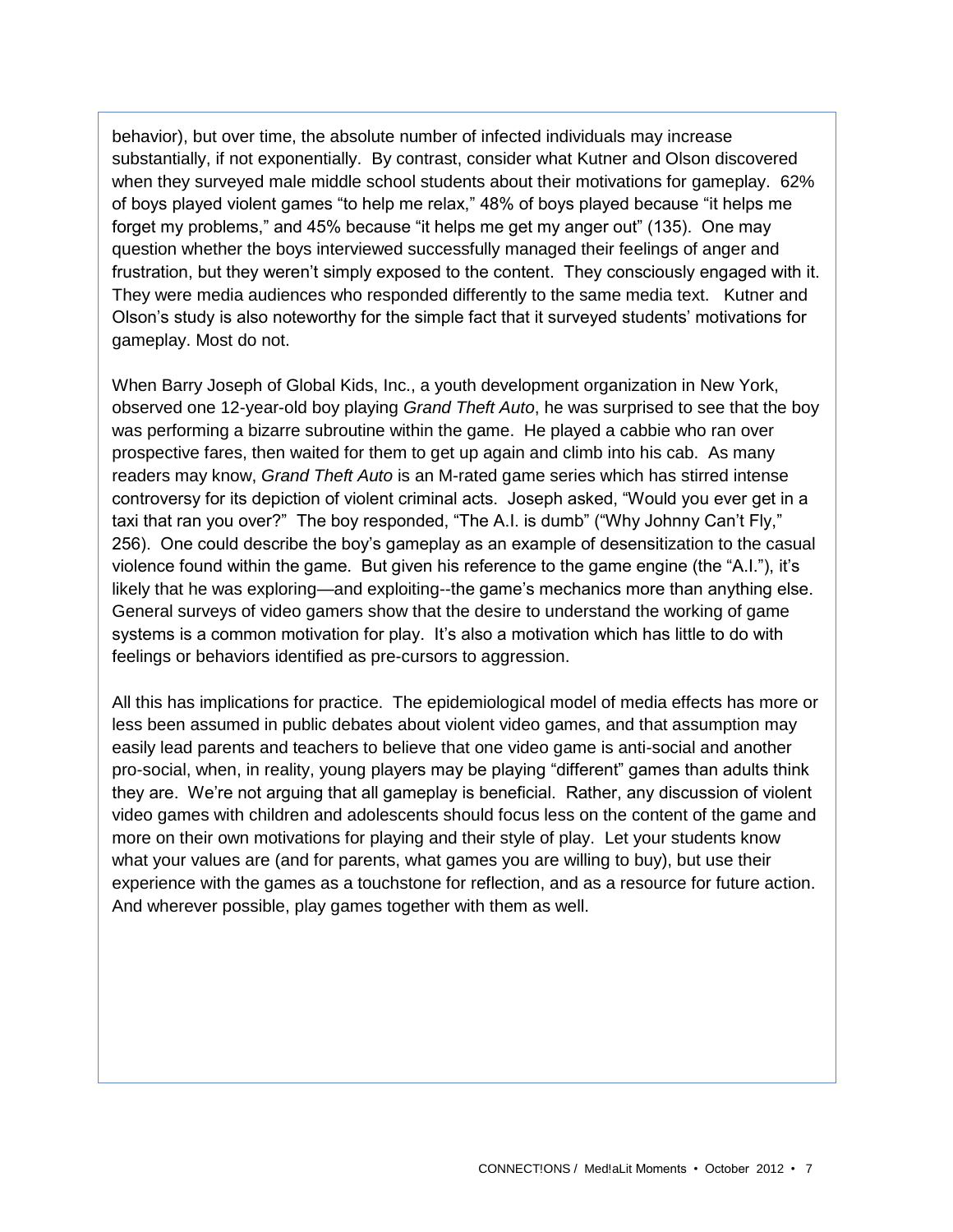# CML News



#### **Research on CML's** *Beyond Blame* **curriculum published in Journal of Children and Media**

Authors Theresa Webb & Kathryn Martin have published *Evaluation of a US School-Based Media Literacy Violence Prevention Curriculum on Changes in Knowledge and Critical Thinking Among Adolescents* in the September issue of the Journal of Children and Media.

The purpose of this study was to evaluate the effectiveness of *Beyond Blame: Challenging Violence in the Media*, at increasing students' knowledge about the effects of media violence and the core concepts of media literacy. During the 2007–2008 academic year, 1,693 sixth– eighth grade students from school districts around southern California participated in the study.

#### **To read this article:**

<http://dx.doi.org/10.1080/17482798.2012.724591>

### **About Us…**

The Consortium for Media Literacy addresses the role of global media through the advocacy, research and design of media literacy education for youth, educators and parents.

The Consortium focuses on K-12 grade youth and their parents and communities. The research efforts include nutrition and health education, body image/sexuality, safety and responsibility in media by consumers and creators of products. The Consortium is building a body of research, interventions and communication that demonstrate scientifically that media literacy is an effective intervention strategy in addressing critical issues for youth.

[www.consortiumformedialiteracy.org](http://www.consortiumformedialiteracy.org/) 

# for **MEDIA LITERACY**

Uniting for Development

**CONSORTIUM**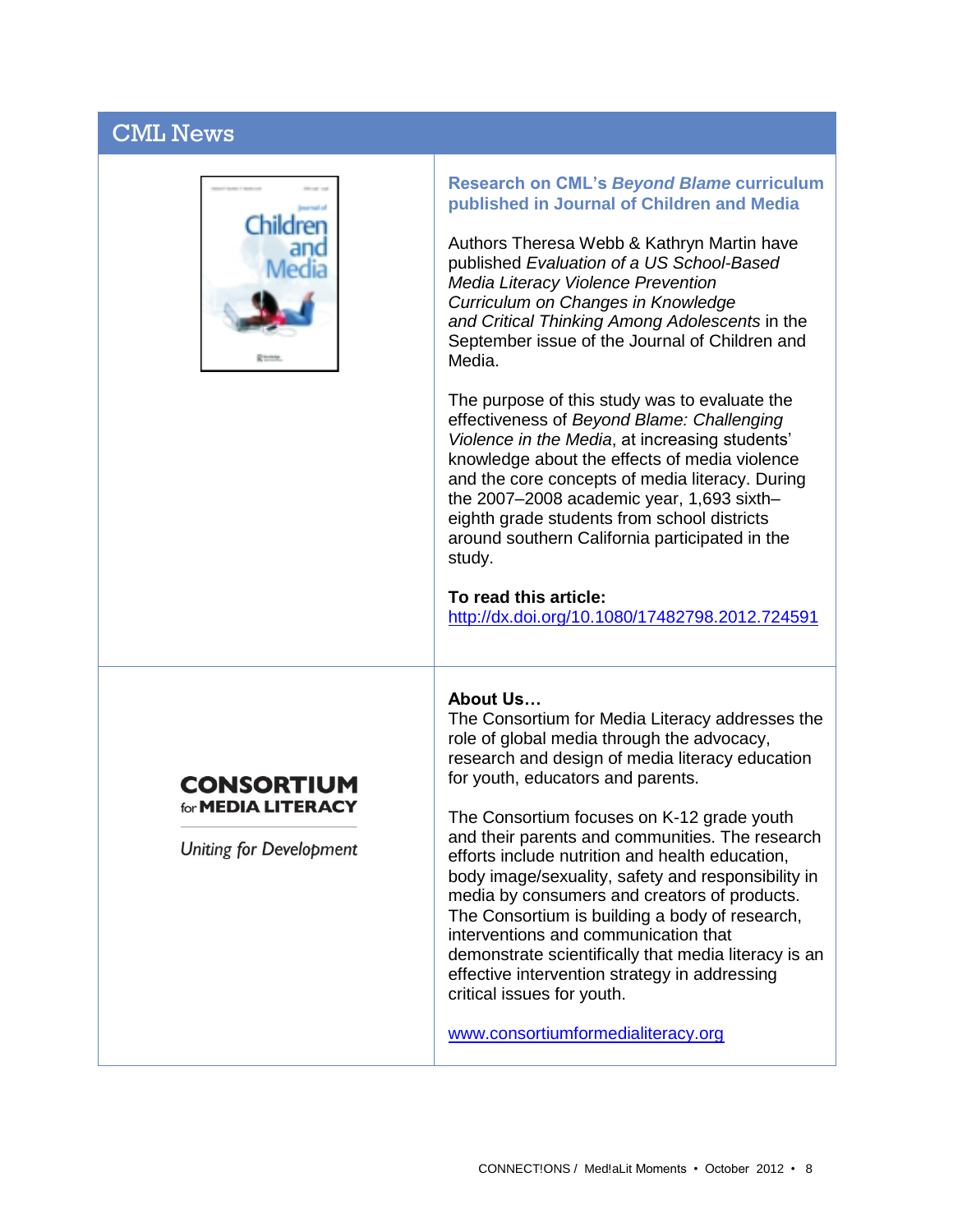# Resources for Media Literacy

### **How to Analyze a Video Game: A Primer**

In the introductory article for this issue, we noted the polarized nature of public discussions of video games. Some claim that violent games produce negative effects in players, while others argue that games will instill players with desirable cognitive skills. In the great majority of cases, commentators describe what they believe are inherent attributes of different game genres or types. Rarely do they make an effort to exhaustively investigate *specific* video games as unique media texts.

Game designer and critic Ian Bogost appears to be one of the first authors to arrive at a systematic method for analyzing individual games which also yields insights into our culture at large. In an essay from Katie Salen's edited volume *The Ecology of Games: Connecting Youth, Games and Learning*, Bogost writes: ". . .video games make claims about the world, which players can understand, evaluate and deliberate" ("The Rhetoric of Video Games," 119). In focusing on 'claims about the world,' Bogost could just as readily ask,what kind of world does the game construct? In other words, Bogost is focusing on the issue of representation in much the same way that Len Masterman did in drafting the key concepts of media literacy in *Teaching the Media*.

Bogost makes his contribution to the field of media literacy by arguing that video games make those claims about the world through the game system and its rules. To explain, Bogost borrows from the notion of the "possibility space" as defined by Salen and Eric Zimmerman. In games, the possibility space includes all of the choices made possible by a set of rules. Bogost writes, "In a video game, the possibility space refers to the myriad configurations the player might construct to see the ways the processes inscribed in the game system work. . . we explore the possibility space its rules afford by manipulating the symbolic systems the game provides. The rules do not merely create the experience of play—they also construct the meaning of the game" (121).

While the theory supporting Bogost's method may sound a little daunting, practical application is not beyond the reach of parents, teachers and students. Bogost also outlines concise guidelines for "reading" and "writing" the rhetoric of video games:

- What are the rules of the system?
- What is the significance of those rules (over other rules)?
- What claims about the world do these rules make?
- How do I respond to those claims?
- (*Persuasive Games*, 258).

Documentary films are often a good choice for analysis in the media literacy classroom, and a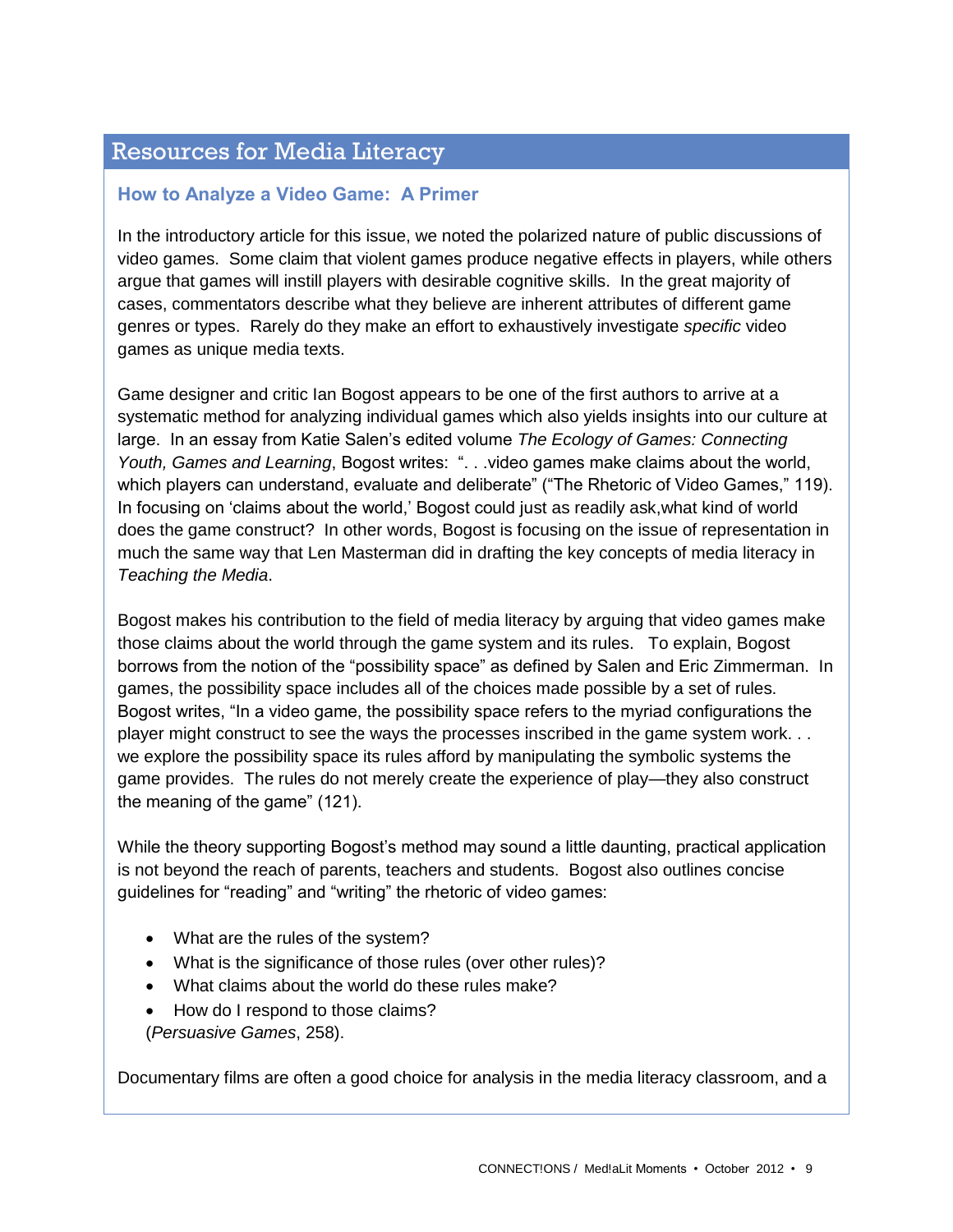video game with a more or less explicit message can be a good choice for introducing students to game analysis. An example may be found in one of the more controversial games released in the last decade, *America's Army: Operations*. The game was conceived and openly publicized in 2002 as an Army recruiting and communications tool. It may be easy to dismiss the game as an attempt to make simulated fun of the deadly consequences of war, but it would be even more instructive to analyze the mechanics of the game. *America's Army* differentiates itself from the gameplay typical of commercial squad-based fighting games by adhering strictly to Army rules of engagement. Rather than logging as many kills as possible, players collaborate in short missions with well-defined roles. Players violating the ROE will find themselves in a cell in Fort Leavenworth, accompanied by a mournful harmonica playing the blues. Even use of foul language is grounds for in-game discipline. In the meanwhile, the player's Honor statistic increases at specific point targets. While the point system may seem contrived at first, it bears much in common with the practice of military decoration, and signals both commitment and expertise. The status conferred to the player conveys the message, "It looks like you have the right stuff to join the Army!"

Game analysis may itself be a persuasive act. In her book *Reality Is Broken*, game designer Jane McGonigal argues for the intrinsic rewards of gameplay by conducting an analysis of the first-person-shooter *Halo 3* which challenges typical public views of such games. According to McGonigal, the game environment of *Halo 3* is a vast, interactive space which provokes feelings of curiosity and wonder. The game creates an epic context for action as well. Players are troops in the United Nations Space Command who battle against The Covenant, an alliance of malevolent aliens, and the world created by the game provides a set of many collective stories that connect individual gameplay to a much bigger mission. McGonigal argues that the epic scale of the game inspired collective action in the lead-up to the 10 billion "kills" logged in April 2009. Players shared tips and strategies, and organized round-the-clock cooperative campaign shifts. McGonigal argues that players treated their missions like an urgent duty. One game blog intones, "We know we'll be doing our part. Will you?" (96).

In his essay "Media Literacy 2.0: Unique Characteristics of Video Games," Aaron Delwiche identifies four essential characteristics of video games for teachers and students to consider as they attempt an analysis of a game:

- immersion
- engagement
- identification
- interactivity

Delwiche gives readers instructional scenarios for most of these elements, and some touch on questions which bring the CML framework to mind. What design elements intensify the immersiveness of the game environment, and how do they "construct" the reality of the game world? For the topic of engagement, students work in groups to identify the elements of the game that particularly attract their attention (or fail to do so). For the topic of identification, students are encouraged to ask, what new identities, values, and new ways of being in the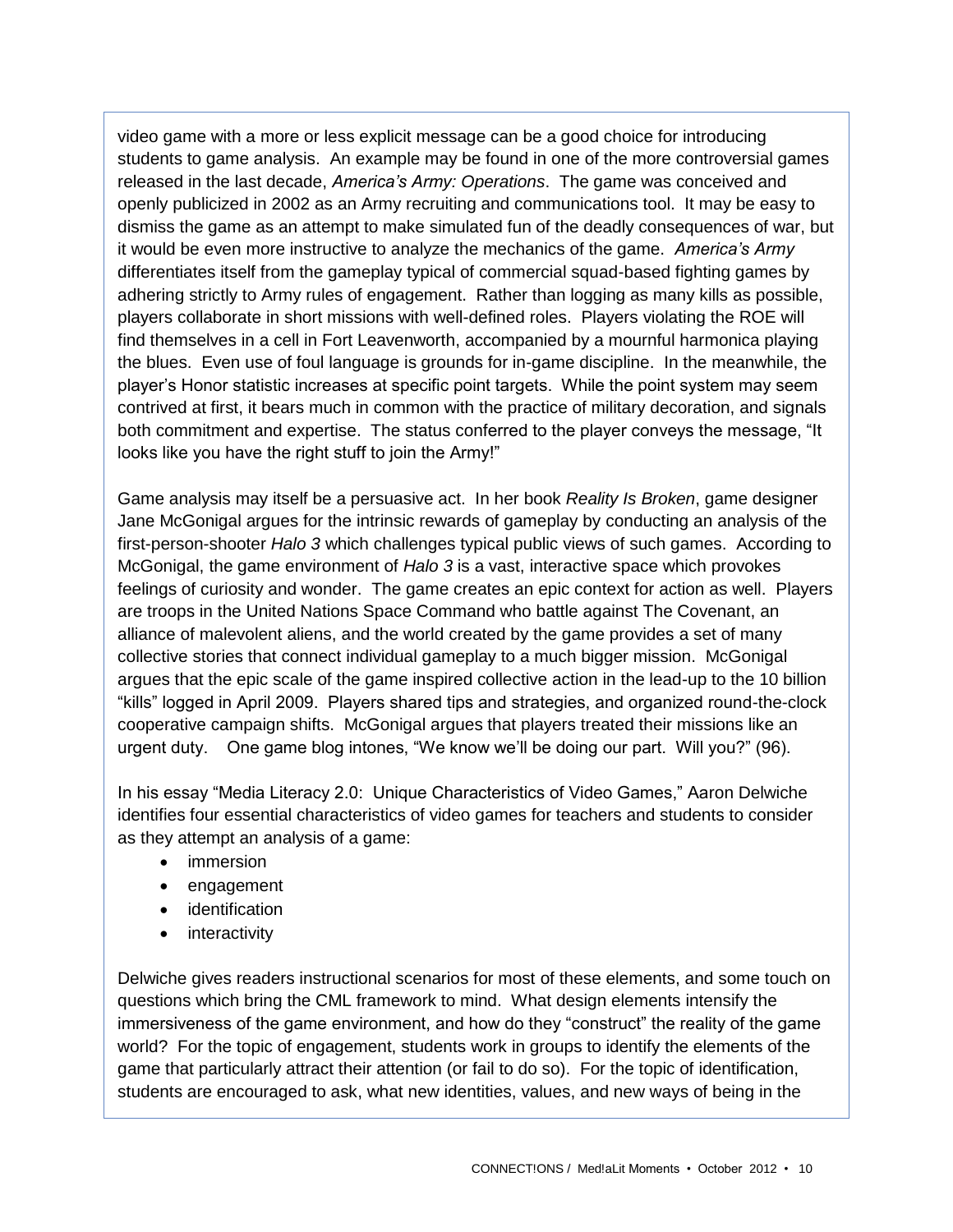world do they learn as they play particular characters in a game?

Delwiche takes both game theorists and media literacy practitioners to task for failing to produce a comprehensive conceptual framework for video game analysis. Given these contributions by Bogost and Delwiche himself, we believe the CML framework can be readily adapted for game analysis. Re-writing isn't necessary. Re-imagination of context is key, and we look forward to a re-imagination of media literacy practice with video games for decades to come.

# **Beyond Barbie and Mortal Kombat and the Gendered Identity of Video Games**

*Beyond Barbie and Mortal Kombat: New Perspectives on Gender and Gaming* provides a tenyear update to the 1998 anthology edited by Henry Jenkins and Justine Cassell, which was the first to examine the barriers girls and women face when they attempt to participate in video game culture and the games industry. What had changed in ten years? According to the introduction, more women were playing video games, but substantial barriers to diversity and equity within the industry remained. According to a 2005 Interactive Game Developers Association (IGDA) survey, women make up 11.5% of the industry workforce, with only 10 to 12% of this group employed in executive or creative roles. They also earn an average of \$9,000 less than their male counterparts, even with equivalent tenure in the industry ("Getting Girls into the Game," 164).

As the following chapters reveal, the barriers to participation remain formidable. For example, researchers observed that, in public settings with fewer game machines than people, girls consistently chose to step aside and make room for boys ("Gender Identity," 282). Within massively multi-player games like *Everquest* and *World of Warcraft*—games which attract large numbers of adult female players with their many social features—offensive remarks, constant attempts to discover the "real" sex of players, and verbal harassment are relatively commonplace ("Maps of Digital Desires," 93-94).

The image of the "hard-core" male gamer remains one of the most persistent barriers. Game publishers have not deviated in their pursuit of the single, white male aged 24-34, who is also the assumed customer at retail game counters. Morgan Romine, a community manager for Ubisoft, relates her experience with a retail clerk while pre-ordering a copy of *Halo 2*: "Wait you're ordering this for yourself?" ("Maps of Digital Desires, 89). By middle school, boys generally log many more hours of gameplay than girls. Digital gaming, in turn, is a glamour industry, where years of gameplay are a prime qualification for entry, and the "passion" expected of employees may translate into a work week over 60 hours, leaving little time to raise a family.

Research on the game play of girls has advanced considerably, and there is hope that evidence from these studies may convince game publishers to change their design and marketing plans. For example, studies show that girls prefer games that support problem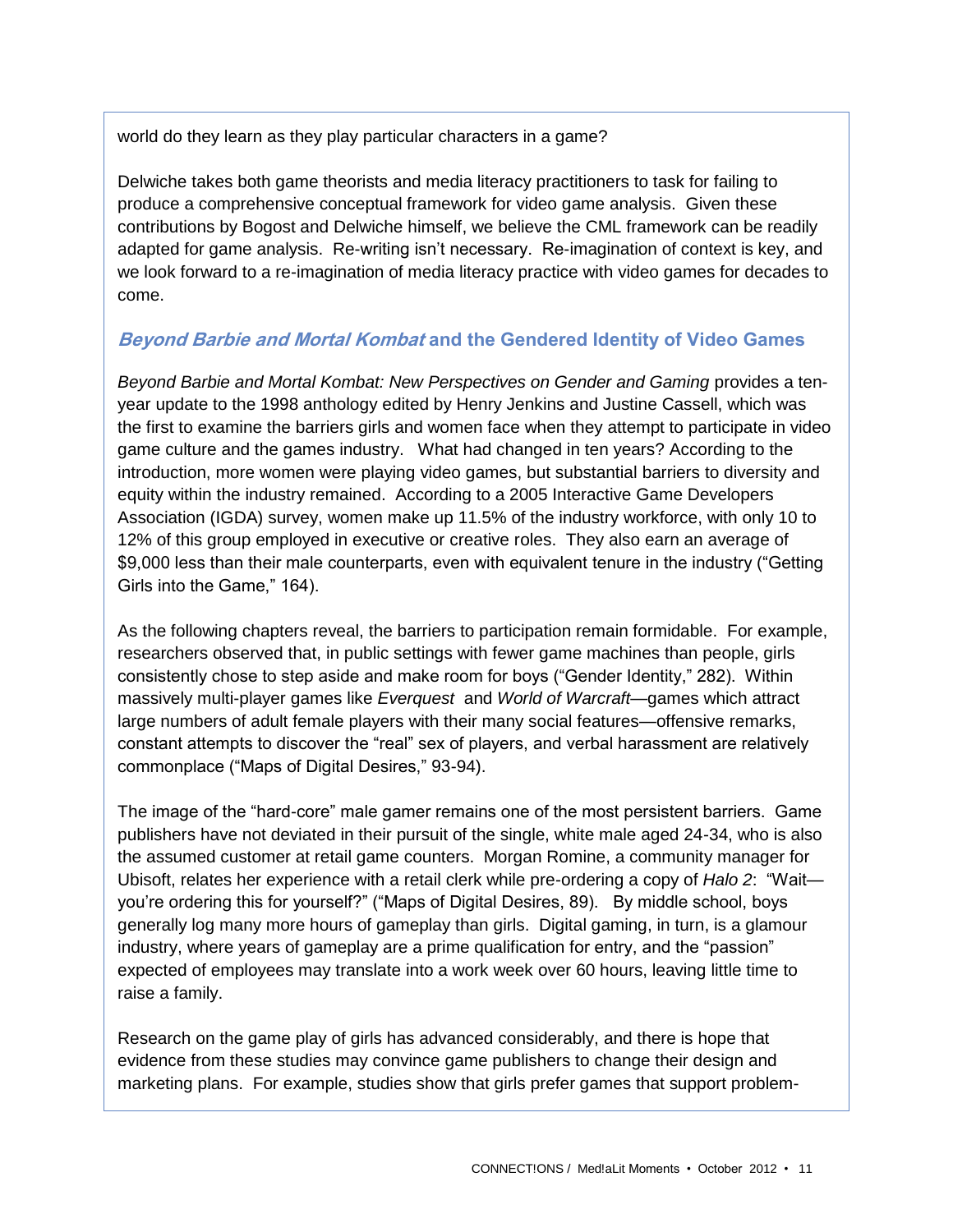solving or feature multiple ways to win; narratives about difficult situations relevant to their lives rather than vast, epic struggles; and games that allow them explore identities and relationship ("What Games Made by Girls Can Tell Us," 131). A number of chapters in this volume also describe the efforts of academics to partner with designers to create games which can appeal to girls, develop their sense of self-efficacy, and help them learn programming and other STEM skills.

By the same token, several contributors to this volume warn of the dangers of turning the preferences of girls into hardened, essentializing categories. For example, women seem to have thrived in the "sandbox" environment of the *Sims* series of games--women comprise about half of the players in the series, and many are contributing user-generated content which requires sophisticated graphics and programming skills. Yet it is also tempting for marketers to construct this success as proof that women have a relatively narrow range of preferences. In addition, a number of contributors also point to the likelihood that the industry will misread women's relative lack of exposure to commercial games as a sign of narrowed preferences. As T.L. Taylor observes, "It is too often assumed that women who do not buy computer games or choose particular titles are making an informed decision—that is, a negative decision about a game or a play mechanic—rather than one in which they simply have not had the access to experiment. . ." ("Becoming a Player," 62). Taylor argues that providing opportunities for girls and women to play games (e.g., all-female events at internet cafes, or at retail stores) is one important remedy to the 'ghetto-ization' of women's gaming.

In the research articles for this issue, we argued that examining player motivations is essential to understanding video games. Examining player motivations may be equally essential to the task of persuading publishers to expand rather than constrict the options of female players. For example, in a 6-year survey study of 40,000 players of massively multi-player online games (MMOs), Stanford researcher Nick Yee queried players about their motivations for play, and found that, though differences by gender did emerge, the data showed far more commonalities than differences. The average gender overlap across all listed motivations was 87 percent ("Maps of Digital Desires," 89-90).

In "Are Boy Games Even Necessary?" designer and scholar Nicole Lazzaro takes this argument into the realm of market research. She outlines four "Fun Keys," broad areas of appeal in which the motivations of male and female players largely overlap, and argues that these are far more predictive of appeal to players than demographic segmentation: "There is more going on in best-selling titles than fighting and violence. . . .emotions such as *fiero*  (Italian for personal triumph over adversity), curiosity, and relaxation are found in abundance in hit game experiences whether it is a shooter like *Halo* or a match-3 game like *Bejeweled*"(209). According to Lazzaro, if game publishers want to expand their prospects beyond the over-saturated "hard-core" market, they'll need to design games which provide diverse play-style opportunities for all players.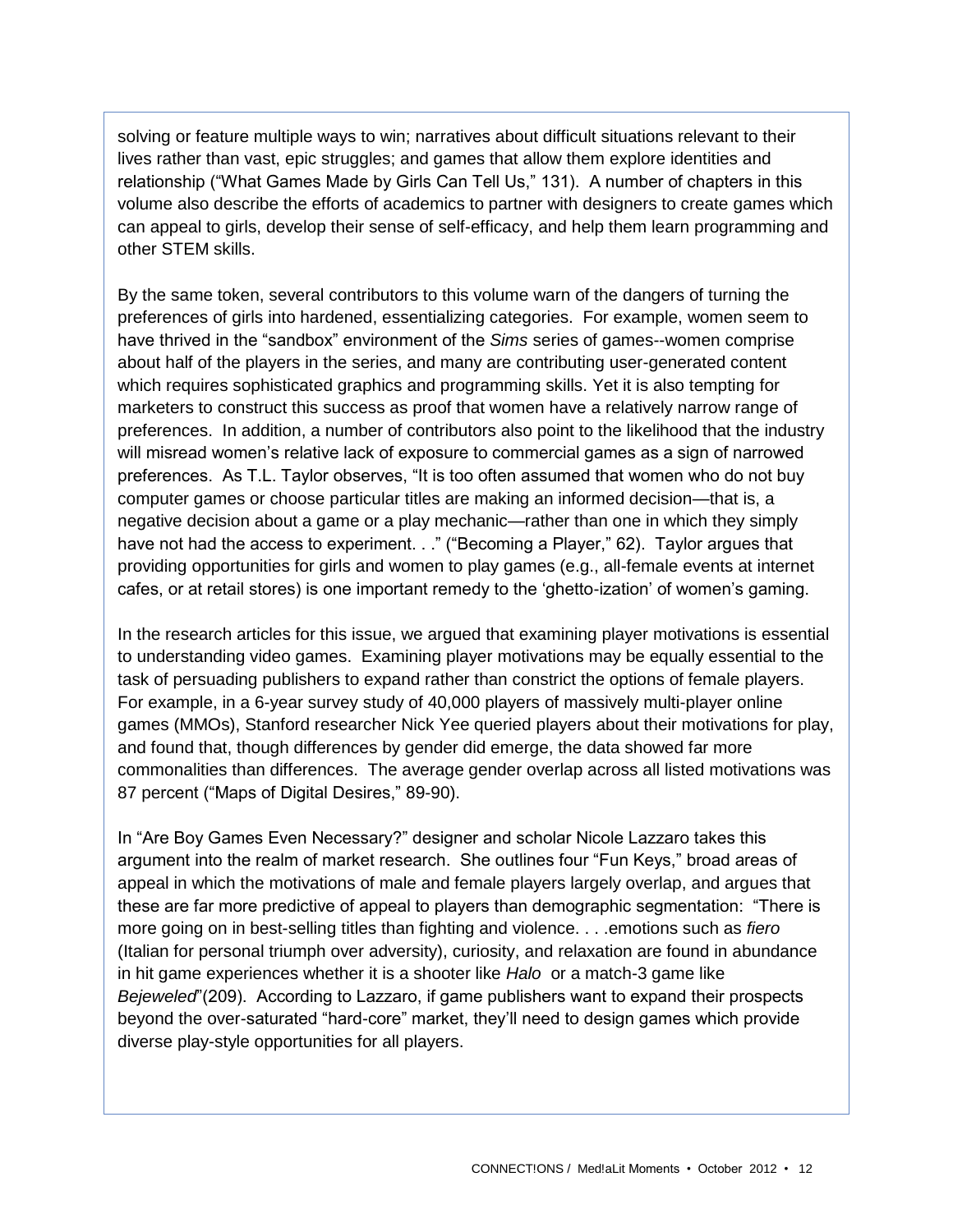### **Resources: Video Games**

#### References Cited:

- Anderson, Craig A., Douglas A. Gentile and Katherine E. Buckley. *Violent Video Game Effects on Children and Adolescents: Theory, Research and Public Policy.* Cary, NC, U.S.A.: Oxford University Press, 2007.
- Bogost, Ian. "The Rhetoric of Video Games." *The Ecology of Games: Connecting Youth, Games and Learning*. Ed. Katie Salen. Cambridge, MA: MIT Press, 2008. 117-139. *Persuasive Games: The Expressive Power of Videogames*. Cambridge, MA: MIT Press, 2007.

Bogost is a sophisticated theorist as well as an experienced game designer. *Persuasive Games* can be difficult reading at times, but Bogost offers many illuminating analyses, with sample games ranging from advergames to commercial best-sellers to educational games.

- Delwiche, Aaron. "Media Literacy 2.0: Unique Characteristics of Video Games." *Media Literacy: New Agendas in Communication*. Ed. Kathleen Tyner. New York: Routledge, 2010. 175-191.
- Joseph, Barry. "Why Johnny Can't Fly: Treating Games as a Form of Youth Media Within a Youth Development Framework." *The Ecology of Games: Connecting Youth, Games and Learning*. Ed. Katie Salen. Cambridge, MA: MIT Press, 2008. 253-266.
- Kafai, Yasmin B., et al, eds. *Beyond Barbie and Mortal Kombat: New Perspectives on Gender and Gaming.* Cambridge, MA: MIT Press, 2008.
- Kutner, Lawrence, and Cheryl Olson. *Grand Theft Childhood: The Surprising Truth About Violent Video Games*. New York: Simon and Schuster, 2008.

Though this book has been conceived in part as a contrarian reply to research linking video game violence to violence among adolescent players, it's still thoroughly informative. The authors, who are both parents and researchers, explain how lay readers can make some basic evaluations of media violence research, then invite readers to evaluate the cross-sectional study they conducted for the book.

McGonigal, Jane. *Reality Is Broken: Why Games Make Us Better and How They Can Change the World.* New York: The Penguin Press, 2011.

McGonigal's argument for the potential of games to motivate social change may seem a little starry-eyed at times, but her analyses of a wealth of games, especially massively-multi-player alternate reality games, demonstrate how games can function as remarkable tools for marshaling resources and people for common purposes.

#### Recommended:

Brown, Harry J. *Videogames and Education*. Armonk, New York: M.E. Sharpe, 2008. Only in his chapter on "Videogames, History and Education" does Brown hold a sustained discussion of the potential of videogames as a pedagogical tool. But that's hardly a reason to abandon the book. Brown explores a number of topics with regard to video games, from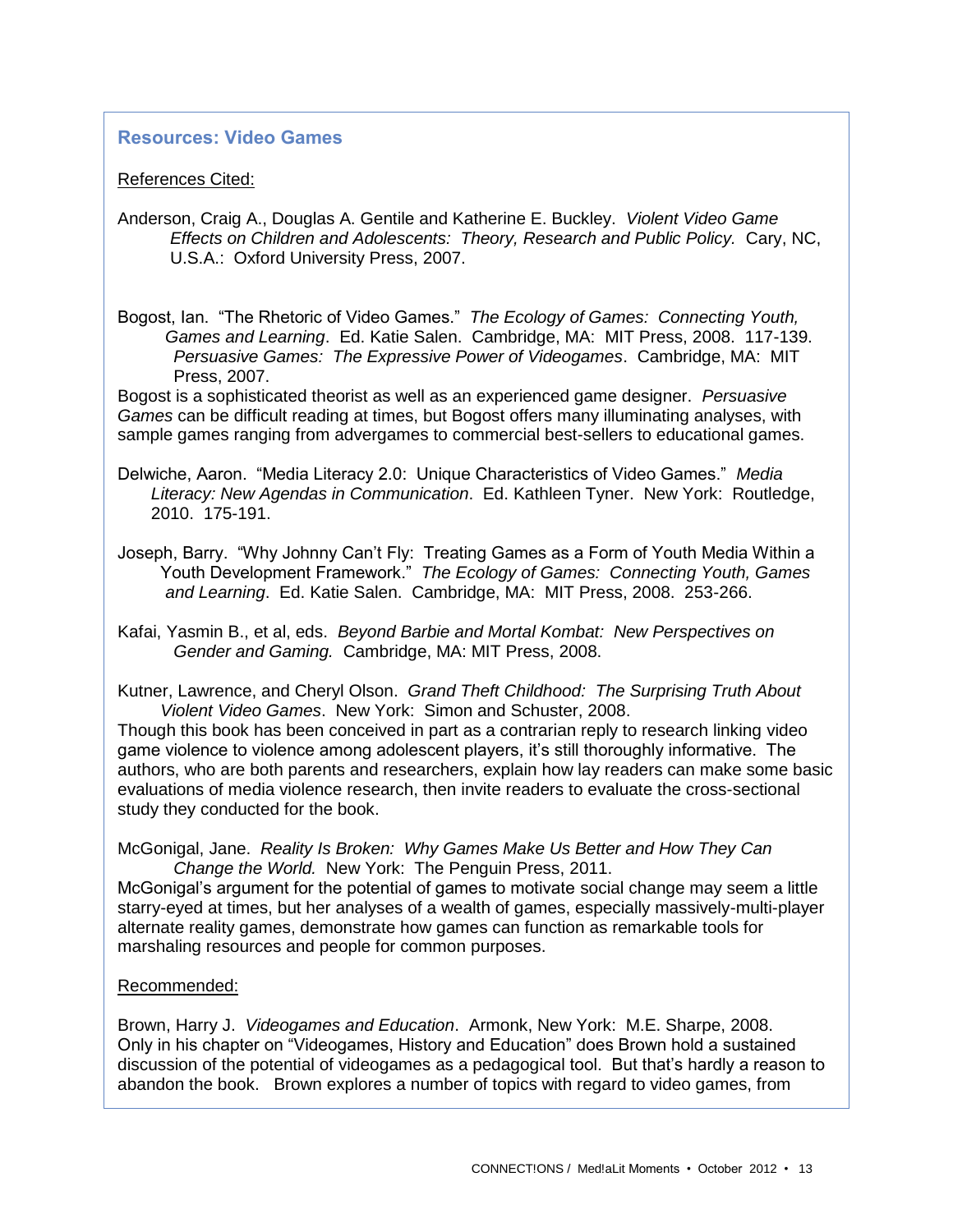video games as works of art to video games as ethical "texts." In almost all his chapters, he exhibits analytic precision while remaining largely accessible to non-academic readers.

Carr, Diane, et al., eds. *Computer Games: Text, Narrative and Play*. Cambridge, UK: Polity Press, 2006.

Video games are made up of two basic elements: the rules or mechanics of the game, and the narratives which enhance their meaning for players. The editors of this book discuss the more important interactions between just those two elements. Though it's academic in nature, most chapters focus on a single game to illustrate concepts discussed. As a result, the editors are able to offer many accessible and insightful observations about games. The book also offers original ethnographic research on the social aspects of game play.

Gee, James Paul. *What Video Games Have to Teach Us About Learning and Literacy*. New York: Palgrave Macmillan, 2007.

While this book was obliquely criticized in the introduction to this newsletter, Gee is quick to admit that he is only arguing for the implicit learning *potential* of video games. What makes Gee's book stand out from other works in this crowded field is his lucid analysis of the linkages between sociocultural approaches to learning and the learning principles he finds embedded in the games he discusses in each chapter. In doing so, he makes it possible for teachers to gain a broad understanding of the implications of gameplay for classroom practice. That's a worthy accomplishment.

Salen, Katie, ed. *The Ecology of Games: Connecting Youth, Games and Learning*. Cambridge, MA: MIT Press, 2008.

Individual essays have already been referenced in this newsletter, but taken together, the essays in this anthology represent an important, if not seminal contribution to game studies which should not be missed.

RESOURCES: Organizations

Games are rapidly becoming vehicles for education and social change. Here are a few organizations which may be of interest –

Quest to Learn School [www.q2l.org](http://www.q2l.org/)

Quest to Learn is a public charter school in New York City for grades 6-12 which uses the underlying principles of games to create immersive game-like learning experiences. For example, students work in small teams to complete short, opt-in "missions" in different subjects. Completing missions allows students to "level up" to a point of mastery at their own pace. The school's curriculum is interdisciplinary, with a focus on systems learning and thinking. Q2L opened its doors in 2009 after two years of planning by teachers, academics and game designers, and receives funding from the MacArthur Foundation and the Bill and Melinda Gates Foundation.

Institute of Play [www.instituteofplay.org](http://www.instituteofplay.org/)

The Institute of Play, the parent organization of Quest to Learn, is a not-for-profit design studio founded in 2007 by a group of game designers in New York City. The Institute is headed by Katie Salen, a 10-year game design veteran and a pioneer in the movement to apply game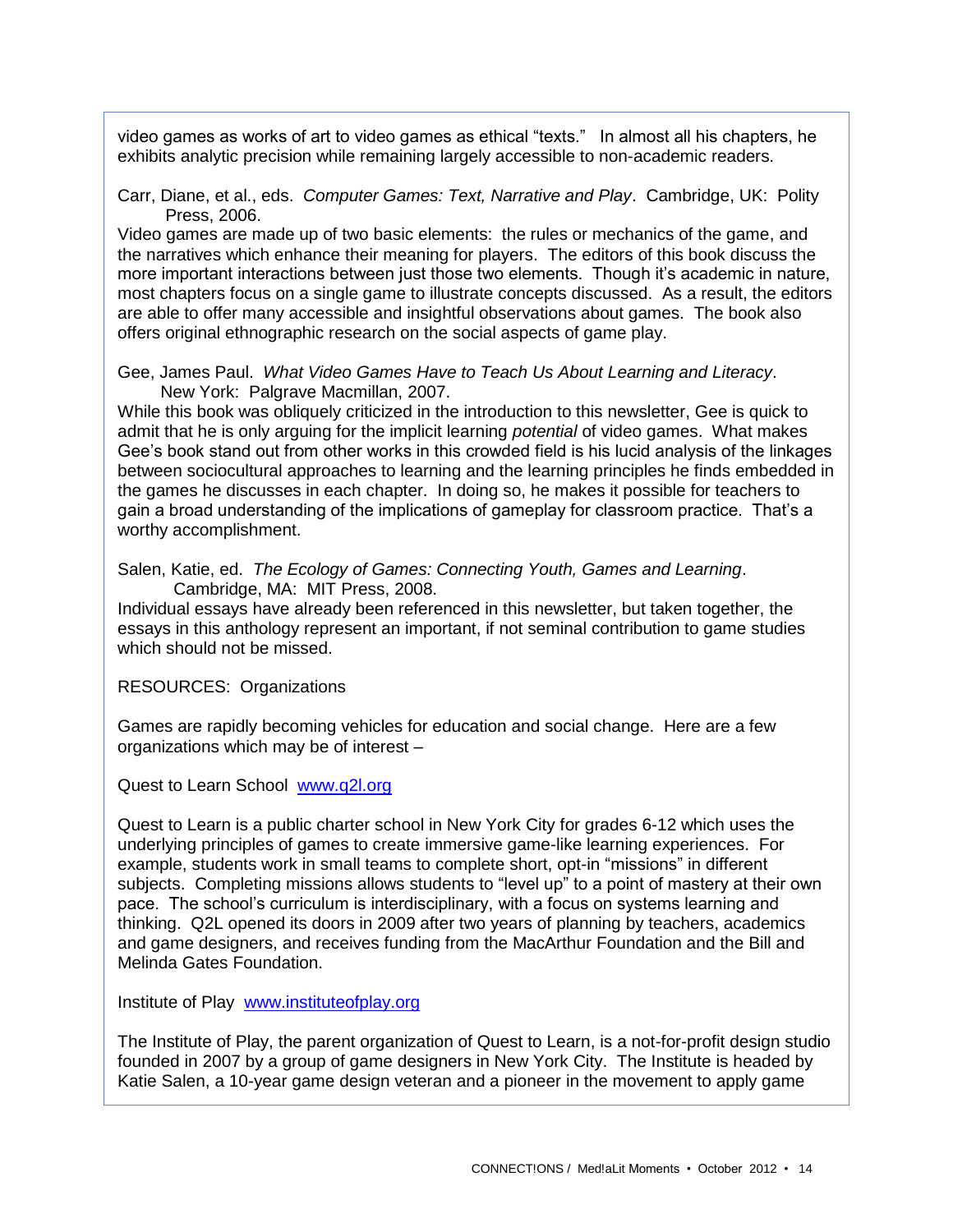design principles to challenges outside the field of game development. Recent projects include the development and commercial release of Gamestar Mechanic, an online adventure game with a built-in game design curriculum, the opening of a Quest to Learn campus in Chicago, and GlassLab, a learning and assessment lab formed in collaboration with Electronic Arts, ETS, and other partners.

Games for Change [www.gamesforchange.org](http://www.gamesforchange.org/)

Founded in 2004, Games for Change facilitates the creation and distribution of social impact games that serve as critical tools in humanitarian and educational efforts. Games for Change organizes an annual festival in New York City which brings together leaders from multiple sectors to explore the real-world impacts of digital games, and offers a suite of services to guide organizations and people who are actively pursuing video games to further their mission. Recently, G4C has been commissioned to design games for a global trans-media project based on *Half the Sky*, the best-selling book and PBS mini-series highlighting challenges and opportunities for women around the world.

International Game Developers Association [www.igda.org](http://www.igda.org/)

IGDA is the main industry association. Given its size, it can be a valuable resource for anyone interested in learning more about the industry. IGDA operates an outreach program for high school students, organizes academic events, and offers freely accessible content on a variety of topics. The Special Interest Group in Learning, Education and Games is accessible to the public.

Come Out and Play Festival [www.comeoutandplay.org](http://www.comeoutandplay.org/)

In *Reality Is Broken*, Jane McGonigal, a designer of many alternate reality games (games which include a live-action element), argues that ARGs have the potential to create new realworld communities. Come Out & Play is an annual festival of street games that turns New York City & San Francisco into a giant playground. The festival also provides a forum for new types of public games by bringing together players eager to interact with the world around them and designers producing innovative new games and experiences.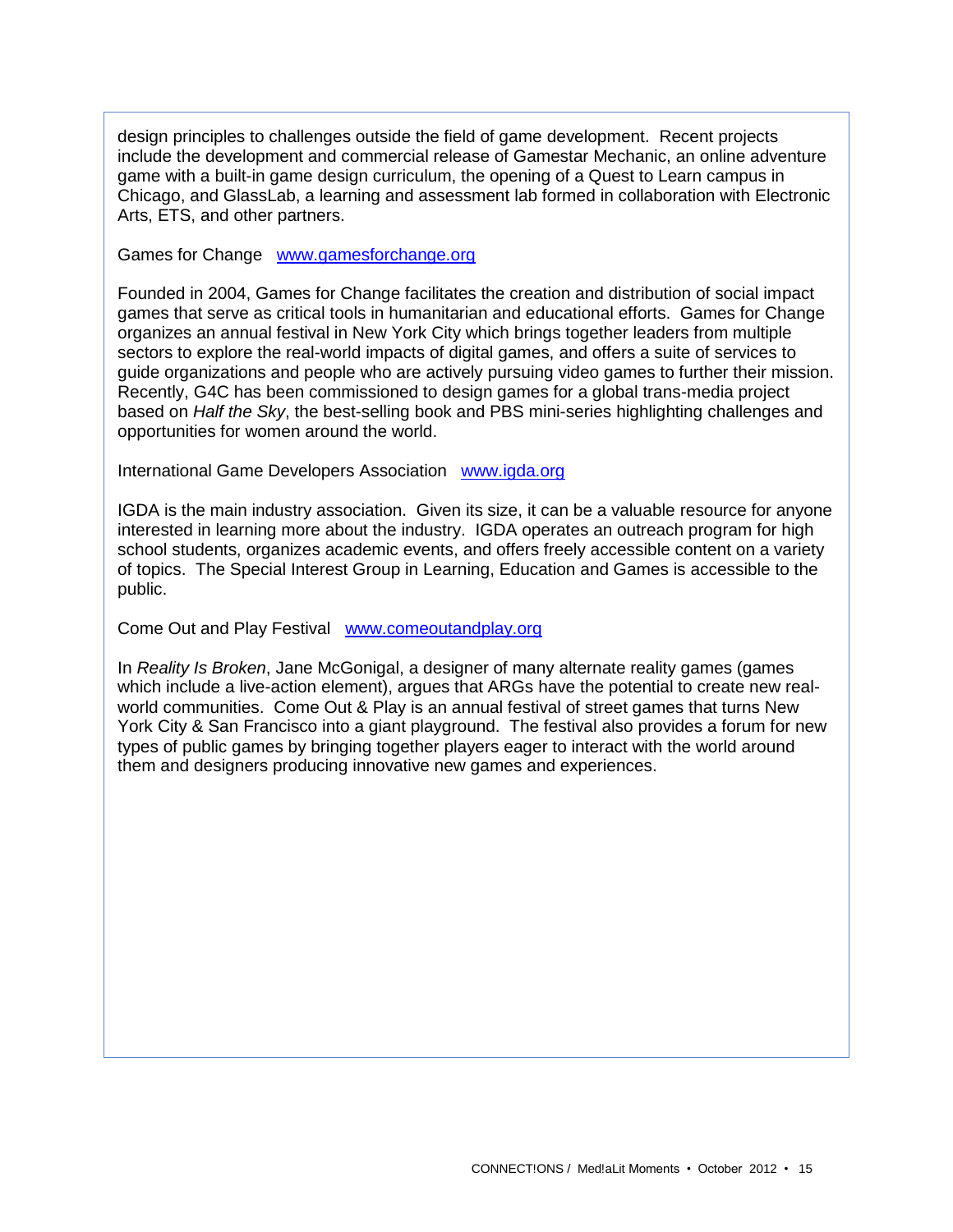# Med!aLit Moments

## **DIY Sandbox Game**

Video games are one media form which may be difficult for children and adolescents to produce. Many will learn how to use "cheats" or learn how to modify ("mod") a game, but creating a game from scratch requires programming skills which few have at their disposal. However, just as drafting storyboards can help students become reflective producers of comics, film and video, creating initial game designs can help them become reflective producers of video games. In this MediaLit Moment, your students will be able to try their hand at some of the essential tasks involved in games design, and they'll also learn how to recognize the values implicit in their designs.

### **Have students create a basic design for a "sandbox" video game**

**AHA!:** I'm not just making a world, my design choices also "say" something about my values and point of view!

**Key Question #1 for Producers:** What am I authoring? **Core Concept #1:** All media messages are constructed.

**Key Question #4 for Producers:** Have I clearly and consistently framed values, lifestyles and points of view in my content?

**Core Concept #4:** What values, lifestyles and points of view are represented in, or omitted from, this message?

**Grade Level:** 6-12

**Materials:** Pencils, paper, imagination. Larger sheets of paper if students want to produce sketches of their game worlds.

**Activity:** Rather than restricting players to singular goals or storylines, "sandbox" games allow large groups of characters to more or less freely explore the environment of the game. *Second Life* and *SimCity* have helped to define the genre, but there are plenty of sandbox games which have been targeted towards children and teens, such as *Club Penguin*, *Whyville*, and *Habbo Hotel*. Begin the activity by asking students what sandbox games they're familiar with, and discussing some of the essential characteristics of these games.

Next, organize students into groups of two or more, and let them know that they'll be creating an initial design for a sandbox game of their choosing. Ask them to come up with a theme for their game. If *SimCity* is 'about' urban planning, what might interest them? Marine conservation? Aviation? Musical theater? If students mention the *Grand Theft Auto* series, you may want to affirm that criminal activity should not be a primary theme of the game.